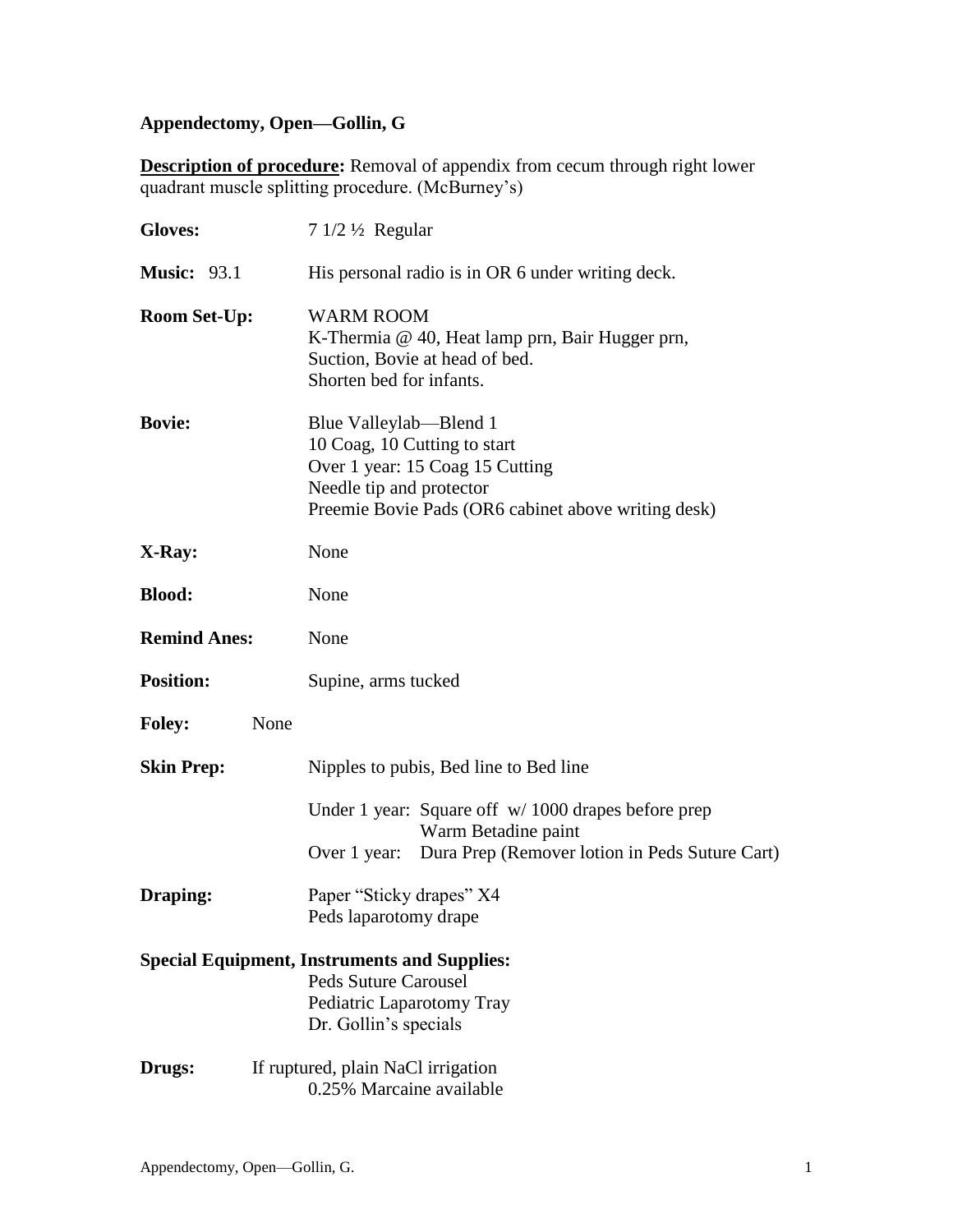#### **Sutures:**

#### **Infant:**

| <b>Usage</b>    | <b>Type</b>  | <b>Needle</b> | Code#        | Quantity |
|-----------------|--------------|---------------|--------------|----------|
| <b>Ties</b>     | 4-0 Vicryl   | None          | J903T        |          |
| Stump           | 2-0 Plain    | None          | L103G        |          |
| Traction        | $4-0$ Silk   | $RB-1$        | <b>K871H</b> |          |
| Oblique muscles | 3-0 PDS      | $RB-1$        | Z305H        |          |
| Peritoneum      | 3-0 PDS      | <b>SH</b>     | Z316H        |          |
| Skin            | 5-0 Monocryl | $PC-1$        | Y834G        |          |
|                 |              |               |              |          |

#### **Child:**

| <b>Usage</b>    | <b>Type</b>    | <b>Needle</b> | Code#        | Quantity |
|-----------------|----------------|---------------|--------------|----------|
| <b>Ties</b>     | 3-0 Vicryl     | None          | J904T        |          |
| Stump           | 2-0 Plain      | None          | L103G        |          |
| Traction        | $4-0$ Silk     | $RB-1$        | <b>K871H</b> |          |
| Oblique muscles | <b>2-0 PDS</b> | <b>SH</b>     | Z317H        |          |
| Peritoneum      | 3-0 PDS        | <b>SH</b>     | Z316H        |          |
| Skin            | 4-0 Monocryl   | $PS-2$        | Y496G        |          |
|                 |                |               |              |          |

**Dressings:** Mastisol, Steri-Strips (do not cut), Tegaderm (NO OPSITE)

**Specimens:** Appendix

### **Disposition of Patient:** PACU

#### ................

### **Tips for Circulators:**

Have tall lifts available for assistants. Maxon and PDS are interchangeable. Peds Bookwalter uses adult Bookwalter also.

Rusch Pediatric Foley catheters (6 & 8 Fr.) are kept under writing desk in OR6.

#### **Tips for Scrubs:**

Does two layer abdominal closure plus skin.

#### **Special Notes:**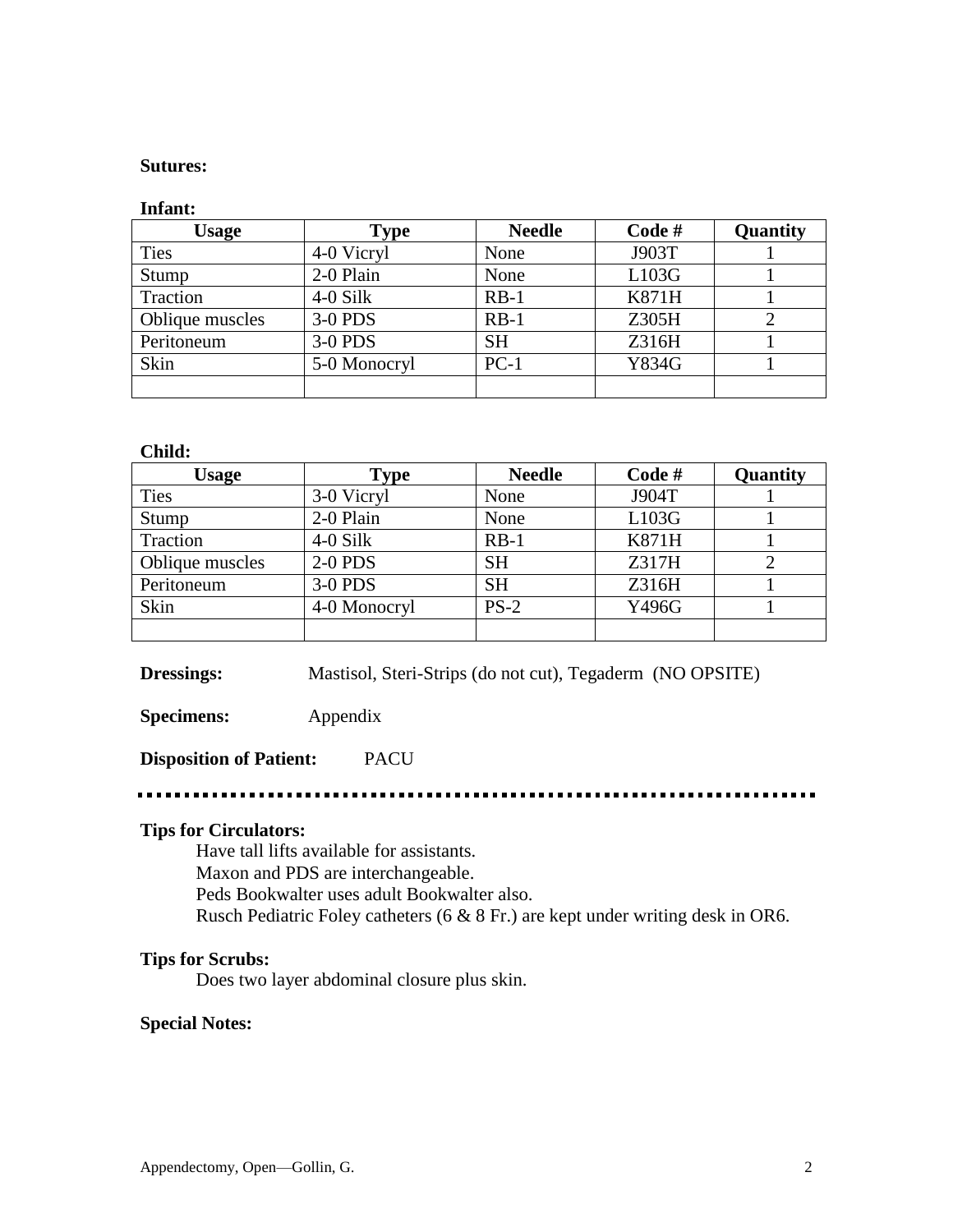## **Sterile Supplies:**

| 5348    | Bovie tip protector                      |  |
|---------|------------------------------------------|--|
| 1600367 | Bovie pencil                             |  |
| 1600375 | Needle tip                               |  |
| 1602159 | Bovie scratch pad                        |  |
| 1600745 | Suction tubing                           |  |
| 1603117 | Marking Pen                              |  |
| 1603137 | Pediatric Lap Sponges                    |  |
|         | Culture tube                             |  |
| 1601213 | Gloves, reg. $7 \frac{1}{2} \frac{1}{2}$ |  |
|         |                                          |  |

### **Sterile Drapes and Linens:**

| 1602536 | Peds pack               |  |
|---------|-------------------------|--|
| 1005    | Sterile blue towels     |  |
|         | XX Lg. gown             |  |
| 1602221 | X Lg. gown              |  |
| 1601881 | Lg. gown                |  |
| 1603027 | <b>Back Table cover</b> |  |
| 1600143 | 1000 drapes             |  |
|         |                         |  |

## **Dressings**:

| 1601021 | Steri strips $\frac{1}{2}$ " |  |
|---------|------------------------------|--|
|         | Sm. Tegaderm                 |  |
|         |                              |  |

## **Equipment:**

| 5506    | Bovie     |  |
|---------|-----------|--|
| 1801005 | K-thermia |  |
| 3017828 | Heat lamp |  |
|         |           |  |

### **Instruments:**

| 2040 | Peds Lap Tray         |  |
|------|-----------------------|--|
|      | Dr. Gollin's Specials |  |
|      | Forester sponge stick |  |
|      |                       |  |